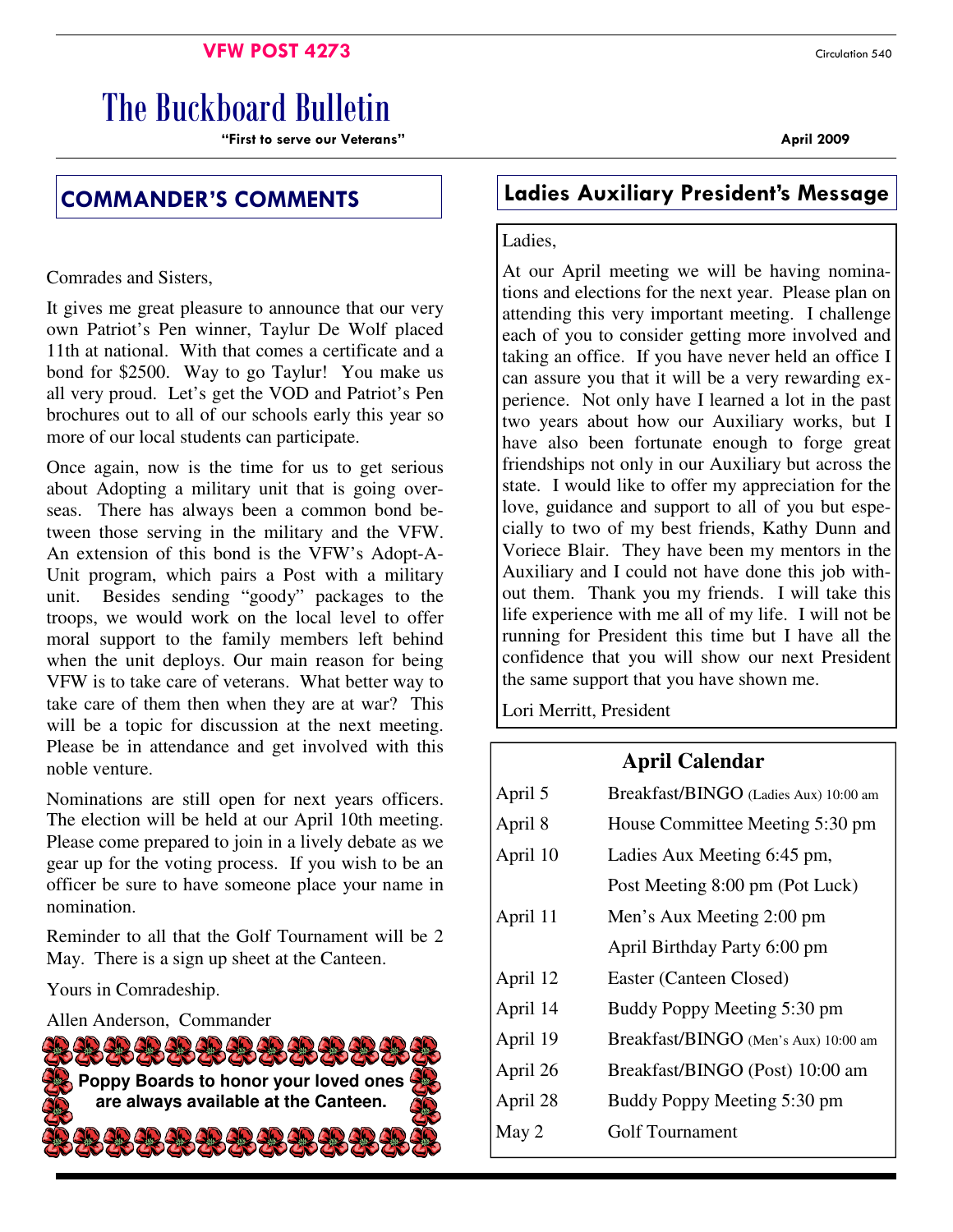## **From Your Editor**

#### Bert Key

Newsletter articles are due 21 April for the May Newsletter.

Contact your editor at:

**bert.key@us.army.mil** 

## **Men's Auxiliary President's**

Hey guys. I hope everyone is having a good month. Things have been kind of quiet for activities but I would like to thank Larry Merritt and Darrell Vaughn for helping me with the March breakfast and Larry for calling the BINGO. Our April meeting will be on the 11th and I hope to see as many of you as we can at the meeting. We also have a breakfast on April 19. I could use some volunteers to help and if you can not volunteer we would still like to see you there to support the Auxiliary and the Post.

Elections for new officers will be coming up in the near future. If you would like to serve as an officer in this fine organization be sure to have someone place your name in nomination. I would encourage all of you to get more involved and take on a leadership assignment. It is a rewarding experience and we need the benefit of a diverse leadership experiences.

There are still a few of you who have not paid your dues for 2009. If you have not, could you please get those in to me or Larry? Thank you.

Your President, Bob Dunn

Men's Auxiliary Officers are:

President: Bob Dunn

Secretary/Treasurer: Larry Merritt

Senior Vice President: VACANT

Junior Vice President: Matt Haider

## **The Post Chaplain**

 Our sympathies go out to Dan Copher and Lois Leavitt for the loss of their brother Gordon.

> 2009 Membership **Post 83% Auxiliary 93%** Send in your dues **NOW!**

#### **New members wanted!**

Post Members pay \$26.00 to join and annual dues of \$25.00 per year there after.

Ladies Auxiliary Members pay \$25.00 to join and annual dues of \$20.00 a year. Life Memberships available.

> Lets make our Post and Auxiliaries 100%

## **The Auxiliary Chaplain Brier Chung**

We wish Joyce Kautz and Susan McCoy well in recovering from their recent surgeries.

Ruthie Jackson is recovering well from her cataract surgery.

Our prayers and good wishes go out to Lori Merritt and her family for the quick recovery of her grandmother.

May the good Lord bless us all.

Here is hoping everyone has a joyous experience as you celebrate the Easter Holidays.

VA SUICIDE HOT LINE— Telephone: 1-800-273-TALK

Website: www.suicidepreventionlifeline.com

DOD Defense Centers PSYC health: Telephone: 1-866-966-1020

E-Mail: resources@dcoeoutreach.org

## **CANCER PROGRAM UPDATE**

 **Remember your membership in the Ladies Auxiliary qualifies you for Cancer grants at the Auxiliary and National levels. Please let us know if you are diagnosed with any form of cancer. Our Auxiliary Treasurer has the National Cancer grant forms available.** 

**I hope everyone's DREAMS COME UP RAINBOWS. Thank you again for your generous support. Voriece, Cancer Chairwoman** 

| Post Officers                | 2008-2009         |                           | <b>Auxiliary Officers</b> |
|------------------------------|-------------------|---------------------------|---------------------------|
| Commander                    | Allen Anderson    | President                 | Lori Merritt              |
| <b>Senior Vice Commander</b> | Mike Horttor      | <b>Sr. Vice President</b> | <b>Helene Hawkins</b>     |
| Junior Vice Commander        | Jim Mitchell      | Jr. Vice President        | <b>Christie Horttor</b>   |
| Chaplain Pro Tem             | (Vacant)          | <b>Treasurer</b>          | Jackie Key                |
| Quartermaster                | <b>Tim Wilson</b> | Chaplain                  | <b>Brier Chung</b>        |
| Judge Advocate               | John Lamb         | Secretary                 | Dora Fitzpatrick          |
| Adjutant                     | Al Gagnon         | Guard                     | Kit Spitzengel            |
| Surgeon                      | Dan Copher        | Conductress               | Carol Engblom             |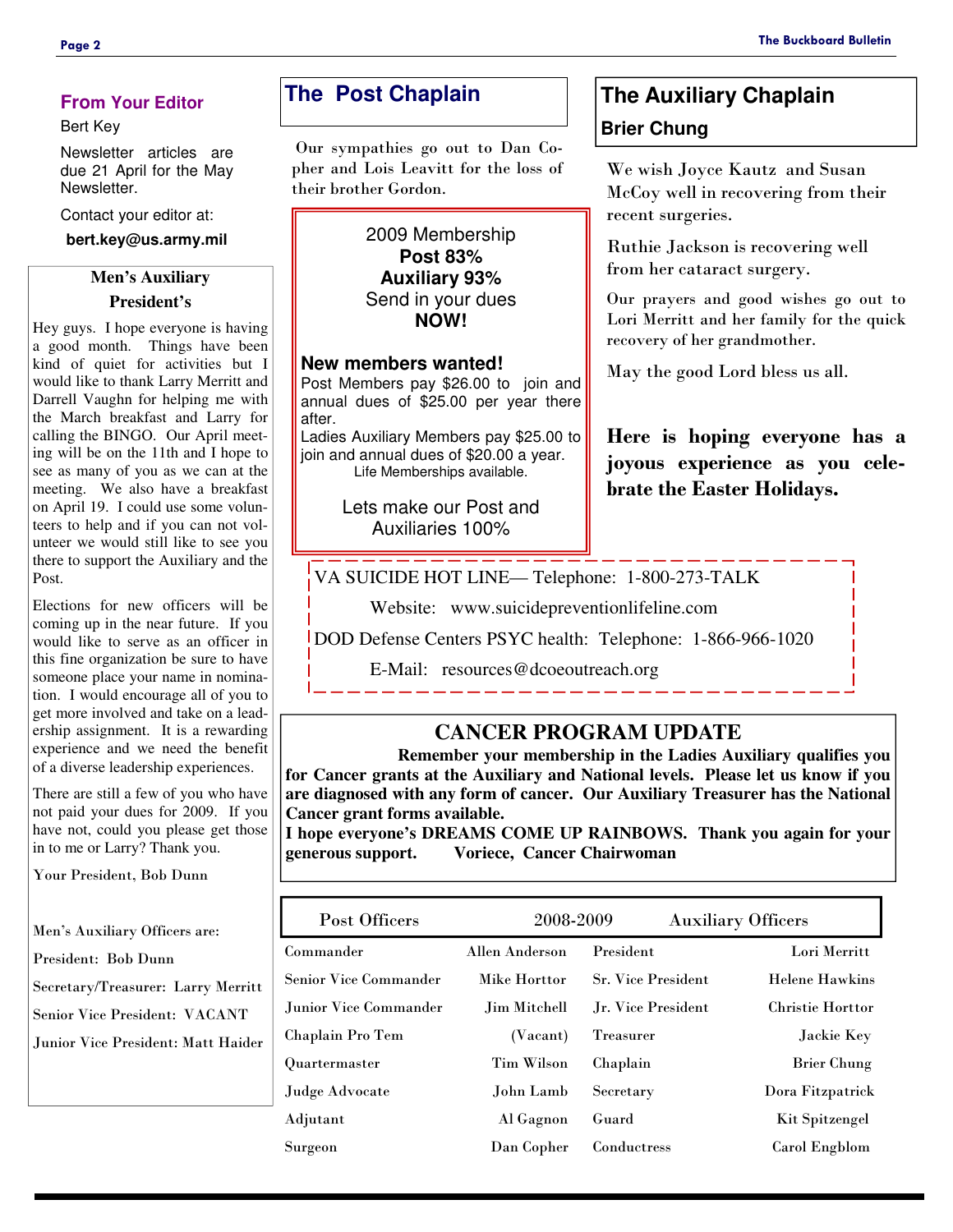## **BUDDY POPPIES:**

**Buddy Poppy distribution in May is our biggest opportunity to increase our veteran welfare fund through donations that are received. As you know, our welfare fund provides emergency financial support for local veterans and their families. The fund is also the financial means to support our Voice of Democracy and Patriots Pen student essay awards as well as other patriotic programs.** 

**We plan to distribute Buddy Poppies at Fred Meyer on 3 Saturdays (May 9, 16, and 23), and at Bi-Mart on Tuesday May 19, with 3 shifts each date; 9-12, 12-3, and 3-6. We will need 12 members each date at Fred Meyer (2 doors with 2 per shift at each door) and 6 members at Bi-Mart to cover 1 door. A total of 42 volunteers are needed with the Post , the Ladies Auxiliary and the Men's Auxiliary all participating. We need your help. Please plan now to join with someone to cover a shift.**

**Remembrance Boards are currently available so you, or people you know, can provide a memorial for friends or relatives. These boards will only be promoted once a year around Memorial Day and will remain on display for a period of twelve months. Donations of \$5.00 or more will place the board on display in the canteen and help to build the welfare fund.** 

**Jim Mitchell** 

**Junior Vice Commander** 

**Themes for the Voice of Democracy and Patriot's Pen for 2009-2010** 

VOD: Does America Still Have Heroes?

Patriot's Pen: When Is The Right Time To Honor Our Military Heroes?

## CANTEEN CORNER Lori Merritt

The has been some confusion about the new opening hours for the Canteen. The new hours are as follows:

Sunday opening is 10:00 am.

Monday—Thursday opening is 3:00 pm.

Friday and Saturday opening is 2:00 pm.

Closing hours may vary depending how busy it is.

A big thank you to Jim Mitchell and Al Gagnon for their help with Taco Wednesdays last month. And to Dan Copher for his great Enchiladas.

Voriece Blair, along with help from Sharky and Betty Haider , had a very successful Breakfast/BINGO in March. They also held a raffle and raised over \$400 for Cancer Aid and Research. Great Job!!!

I would also like to thank everyone for your support with the Breakfast/BINGO's. These are great fundraisers for our programs and help many veterans and their families.

Carol Engblom, Kit Spitzengel and Dora Fitzpatrick will be hosting our next Post Golf Tournament planned for May 2. Grab your sticks and come out ready to play. They will have a Breakfast/BINGO to raise money for prizes. Please come down to the post and support them.

Do not forget the April Birthday Party on the 11th. Thank you.

### Community Service

Are you prepared for a disaster? After the last winter we all know the importance of having batteries on hand for our flashlights. We all could have been better prepared. In a disaster we need to be able to take care of our families so that we can help our neighbors. Professional responders cannot do it all and can be days in coming to our aid. Did you know that the Sandy and Boring Fire Districts are hosting classes on this very subject? Class times and dates are listed below, and they are free.

Please join them and help make our community stronger during a disaster.

Know Your Neighborhood/Emergency Mitigation and Preparedness Class

Damascus City Hall—19920 S.E. Highway 212, Damascus, Oregon

April 23, 2009 (6:15-8:15 p.m.)

April 26, 2008 (9:30-11:30 a.m.)